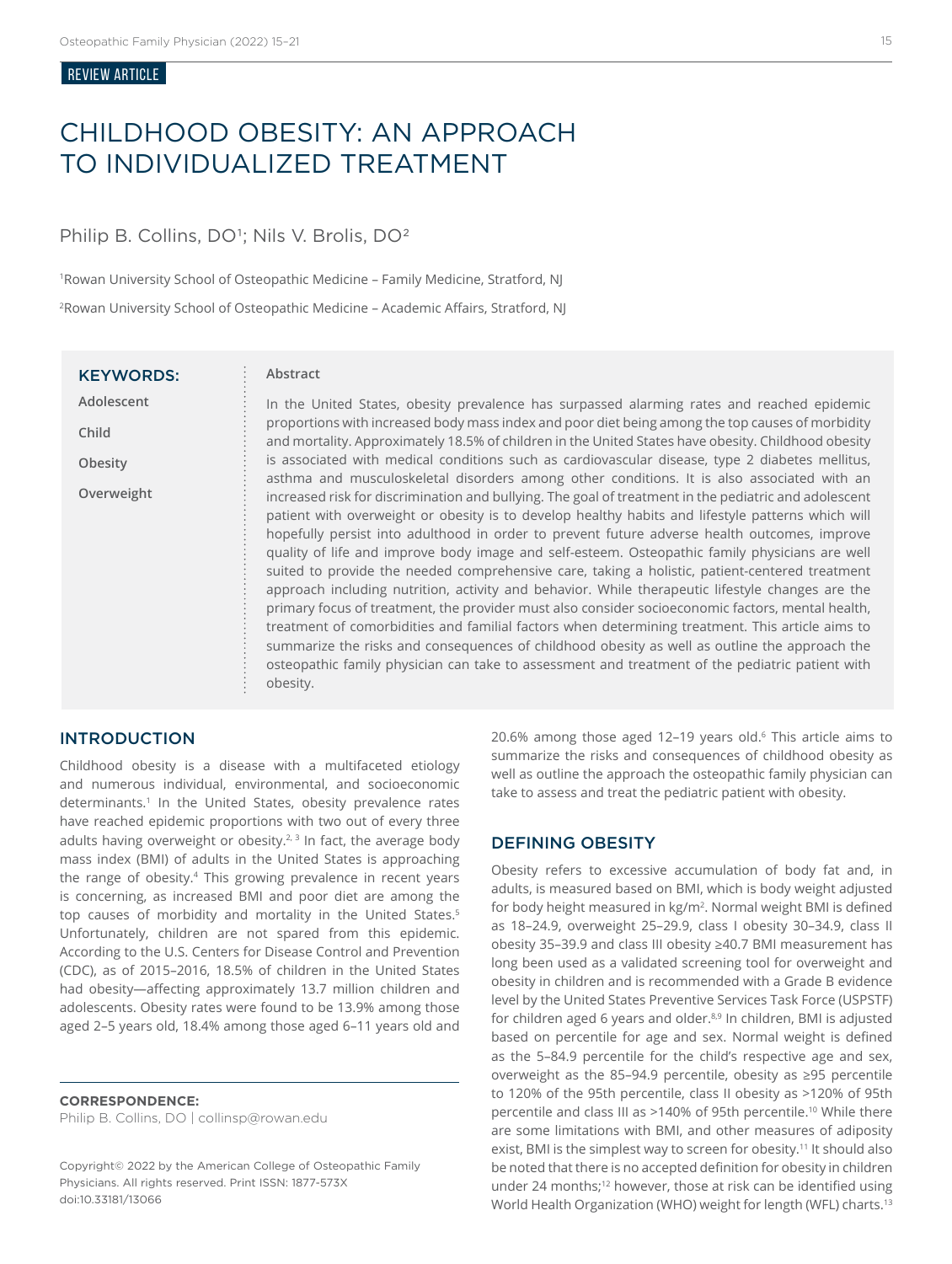# **CONSEQUENCES**

The potential consequences of childhood obesity are many. Childhood obesity has been associated with complications including, but not limited to: cardiovascular disease, type 2 diabetes mellitus, asthma, obstructive sleep apnea, musculoskeletal disorders, nonalcoholic fatty liver disease, attention deficit/ hyperactivity disorder, conduct disorder, depression, learning disability, developmental delay and lower executive function.14–22 Complications related to poor nutrition and lack of exercise have been highlighted during the COVID-19 pandemic, as early studies suggest an increasing rate of type 2 diabetes mellitus among children in the United States.<sup>23,24</sup> Childhood obesity has also been associated with increased risk of cancer and research indicates a particular increase in multiple myeloma, colorectal, uterine corpus, gallbladder, kidney, and pancreatic cancers in young adults who had obesity as children.25,26 Additionally, children with obesity are at increased risk of discrimination and bullying.<sup>27</sup> To make matters worse, the complications of obesity do not end in childhood. Children and adolescents with obesity are 5 times more likely to have obesity as adults, with around 80% of adolescents with obesity maintaining that status as adults.<sup>28</sup>

## CAUSES AND RISK FACTORS

There are many contributing factors to childhood and adolescent obesity, with genes, behavior and environment all playing roles. Clinicians should pay particular attention to patients with risk factors for developing obesity. Risk factors include obesity in the mother and father, poor nutrition, decreased physical activity, sedentary behavior, poor sleep, increased intake of sugar sweetened beverages, fast food, television in the bedroom and low family income.29 Clinicians should be mindful of risk factors in younger children as well which can include maternal/gestational diabetes, gestational hypertension, maternal smoking, gestational weight gain, and rapid infant growth.29,30

Another risk factor that may not be as obvious to some clinicians is food insecurity. Food insecurity and obesity have long been associated with each other, as they are potential products of socioeconomic disadvantage.<sup>31</sup> The United States Department of Agriculture (USDA) defines food insecurity as reduced quality, variety, or desirability of diet or disrupted eating patterns and reduced food intake.32 Screening for food insecurity can be done quickly with the 2-item Hunger Vital Sign™ screening tool, which uses a subset of 2 questions from the USDA's Household Food Security Scale.33 Affirmative answers to either of the questions can help identify food insecurity. With this knowledge, physicians can help direct qualified patients to government resources, such as the Special Supplemental Nutrition Program for Women, Infants and Children (WIC) and the Supplemental Nutrition Assistance Program (SNAP).34,35

## TABLE 1:

Review of systems<sup>38</sup>

|  | <b>SYSTEM</b><br><b>REVIEWED</b> | <b>SYMPTOMS TO ASSESS</b>                                                           | <b>POSSIBLE</b><br><b>COMORBIDITIES</b>                                    |
|--|----------------------------------|-------------------------------------------------------------------------------------|----------------------------------------------------------------------------|
|  | General                          | <b>Loud Snoring</b><br>Daytime sleepiness                                           | Obstructive sleep<br>apnea                                                 |
|  |                                  | Shorter sleep duration<br>Delaved onset of sleep                                    | Disordered sleep                                                           |
|  | Respiratory                      | Shortness of breath<br>Exercise intolerance<br>Wheezing<br>Cough                    | Asthma                                                                     |
|  | Gastrointestinal                 | General abdominal pain<br>RUQ or epigastric pain<br>Intermittent or colicky<br>pain | Nonalcoholic fatty<br>liver disease<br>Gallbladder disease<br>Constipation |
|  |                                  | Heartburn<br>Dysphagia<br>Chest discomfort                                          | Gastroesophageal<br>reflux                                                 |
|  | Endocrine                        | Polyuria<br>Polydipsia<br>Fatigue<br>Nocturia                                       | Type 2 diabetes<br>mellitus                                                |
|  | Musculoskeletal                  | Knee pain<br>Leg bowing                                                             | Blount's disease                                                           |
|  |                                  | Hip pain<br>Groin pain                                                              | Slipped capital<br>femoral epiphysis                                       |
|  | Psychiatric/<br>Psychological    | Nervousness<br><b>School Avoidance</b><br>Social inhibition                         | <b>Bullying</b>                                                            |
|  |                                  | Depressed mood<br>Loss of interest/pleasure                                         | Depression                                                                 |
|  |                                  | Worries/fears                                                                       | Anxiety                                                                    |
|  |                                  | Body dissatisfaction<br>Hyperphagia<br><b>Binge eating</b>                          | Eating disorder                                                            |
|  | Gynecological                    | Oligomenorrhea<br>Dysfunctional uterine<br>bleeding<br>Hirsutism<br>Acne            | Polycystic ovarian<br>syndrome                                             |
|  | Skin                             | Skin pigmentation<br>Skin tags                                                      | Insulin resistance                                                         |
|  |                                  | Rash                                                                                | Intertrigo                                                                 |

The physical examination of a child with obesity includes a general examination with special attention to certain foci. While a complete history will direct the exam, physicians should pay particular attention to blood pressure and heart rate when evaluating vital signs. Physicians should also note if any of the following are present: acanthosis nigricans, skin tags, acne and hirsutism in pubertal girls, evidence of papilledema on fundoscopic exam, tenderness and/or limited range of motion of joints of the lower extremities, peripheral edema, and examination of the thyroid for possible goiter.40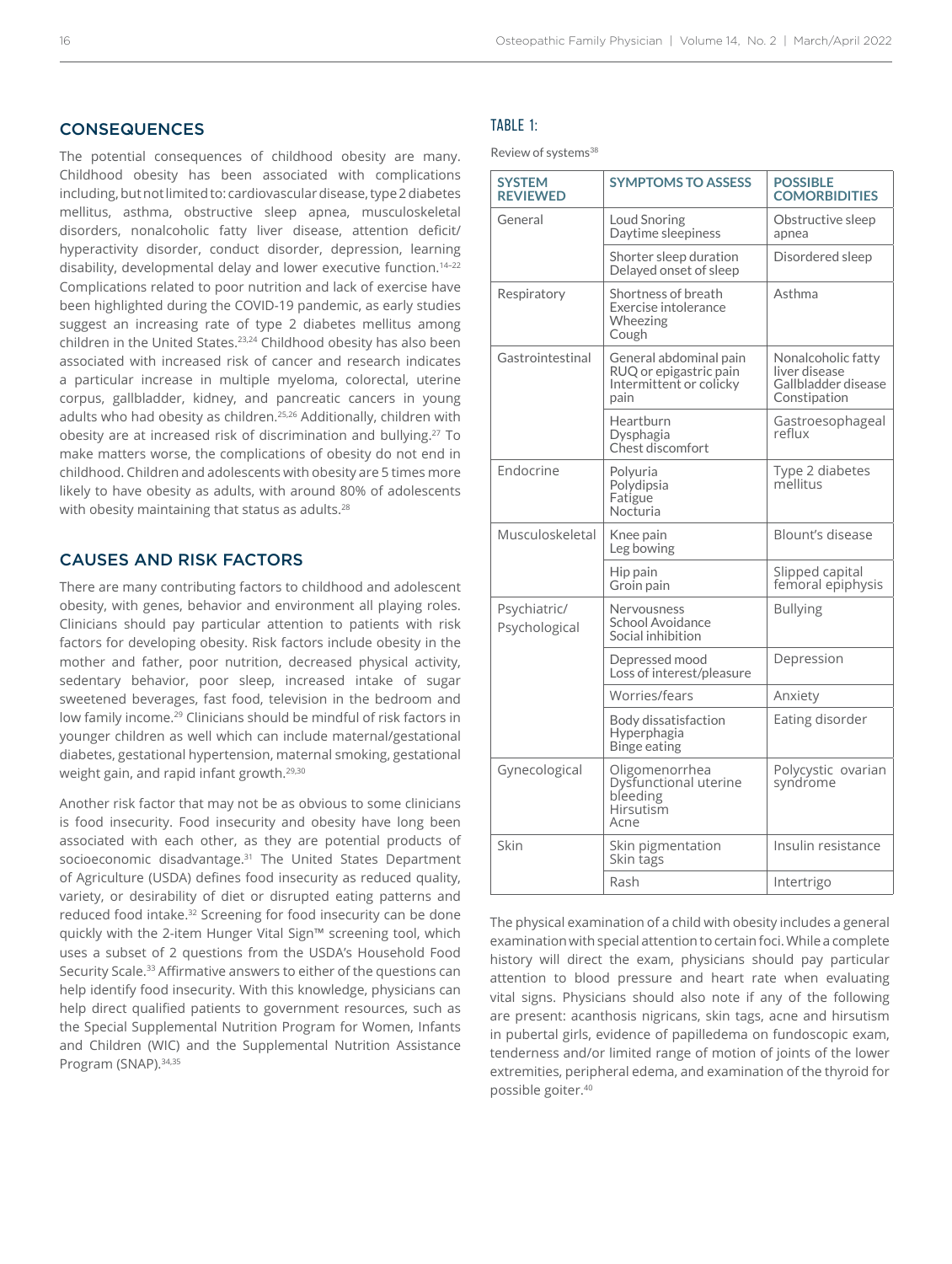# TREATMENT

The goal of treatment in the pediatric and adolescent patient with overweight or obesity is to develop healthy habits and lifestyle patterns which will hopefully persist into adulthood and prevent future adverse health outcomes, improve quality of life and improve body image and self-esteem.<sup>37</sup> The approach should be patient-centered and comprehensive including nutrition, activity, behavior, and, in some cases, pharmacotherapy and even bariatric surgery. An interdisciplinary team-based approach may work best for some patients.<sup>40</sup> The USPSTF has determined that a comprehensive, team-based approach can be effective, including primary care clinicians, exercise physiologists, physical therapists, dieticians, diet assistants, psychologists and social workers.<sup>9</sup>

Unfortunately, weight bias is quite prevalent in health care, not only in the United States, but also across the globe.41,42 Worse yet, this bias can have adverse consequences on patient care.<sup>43</sup> Research suggests some physicians spend less time with patients with obesity than other patients.<sup>44</sup> Additionally, studies have found perceived weight stigma can contribute to unhealthy eating behaviors among patients and contribute to exercise avoidance.45,46 Clinicians should use sensitivity when discussing this diagnosis to avoid embarrassment.<sup>47</sup> Care should be taken to use "patient first" language, such as "person with obesity" rather than "obese person."<sup>48</sup> Clinicians should avoid terms like "fat" and "obese" as these words have a strong negative connotation and can have a detrimental impact on the patient.<sup>49</sup> Neutral terms like "weight" and "body mass index" are preferred to avoid any embarrassment or shame in the patients and their families.<sup>50</sup> In light of the *21st Century Cures Act*, physicians should also follow this guidance for documentation, not just discussion.51 Physicians can also help reduce the likelihood of stigmatization by role modeling professional behavior in the office and assuring a welcoming environment for patients of diverse body sizes.<sup>50</sup> One area of the clinical setting where this is easily addressed is the waiting room. The chairs should be able to support a child or parent with a higher body weight, and arm rests that may limit one's ability to sit comfortably should be avoided.<sup>50</sup> Another facet that can easily be addressed is placement of the scale. A scale should be in a private area and should be capable of weighing a patient with a higher body weight.<sup>50</sup>

Evidence of interventions improving weight bias in healthcare professionals is lacking, and it is likely that more than one strategy is needed to improve this bias.<sup>52</sup> On an individual level there are resources available to those who wish to learn more about implicit weight bias.<sup>50</sup> On a broader level, research has shown that a comprehensive curriculum focused on obesity can improve osteopathic medical students' attitudes toward and knowledge of obesity.53 More implementation of obesity and weight bias education into medical school curricula may be of benefit in reducing weight bias in physicians.

A clinician should focus on educating patients, as well as families, and encouraging healthy lifestyles.<sup>18</sup> There is not one specific diet recommended for all children; however, there are some general guidelines that if applied may aid in obesity reduction. Sugar-sweetened beverages, processed foods, fast food, candies, snacks, cakes, animal products, whole milk and refined grains can be associated with higher rates of obesity.<sup>54</sup> Clinicians should advise patients and their parents of these findings to provide general guidance. On the other hand, diets with low levels of sugar and fat and high levels of fruits, vegetables, whole grains, fish, nuts, legumes and yogurt are less associated with obesity.<sup>54</sup>

## Behavioral approaches

Behavioral interventions have been demonstrated to lead to improvement of weight in children and adolescents. In one analysis of interventions targeted to children aged 6 years and older, those that were effective offered education on topics like dietary intake and exercise, delivered behavioral training (ie, goal setting, contingent rewards) and involved a total of 26 contact hours or more. These contact hours took place over the course of 2–12 months in a variety of settings, including group sessions, individual sessions, parent-only, child-only and family sessions.<sup>9</sup> They also commonly targeted both parent and child and included physical activity under supervision.29,55 Based on these observations, successful behavioral interventions should include education on both physical activity and nutrition, adoption of healthy behaviors through goal-directed change and delivery on a frequent basis over an extended period of time.<sup>9,56</sup>

Effective behavioral interventions should also be personalized and detailed. A healthcare provider should utilize their earlier assessment of the patient's dietary and physical activity history to identify gaps from what is recommended. In addition, the provider should also identify any barriers that have prevented the patient from reaching a healthy weight in the past, along with determining the readiness of the patient and their family to commit to change.<sup>57</sup> This information can be effectively gleaned through the use of a motivational interview, a communication style in which the provider utilizes questioning to understand and strengthen a patient's commitment to change.<sup>58</sup>

Physical activity recommendations in children are offered based on the amount of time and level of intensity.<sup>59</sup> Activities to be encouraged should be age-appropriate, emphasize a variety of physical skills and are enjoyed by the child.<sup>60</sup> Activities that develop fundamental movement skills (ie, running, kicking, throwing, catching, jumping, balance) should be prioritized, as those children who are competent are more likely to be physical activity as they become older.<sup>61</sup> Furthermore, the healthcare provider shoulder also focus on reducing the amount of time a child is sedentary—non-academic screen time should be limited and replaced by physical activity when appropriate.<sup>57</sup>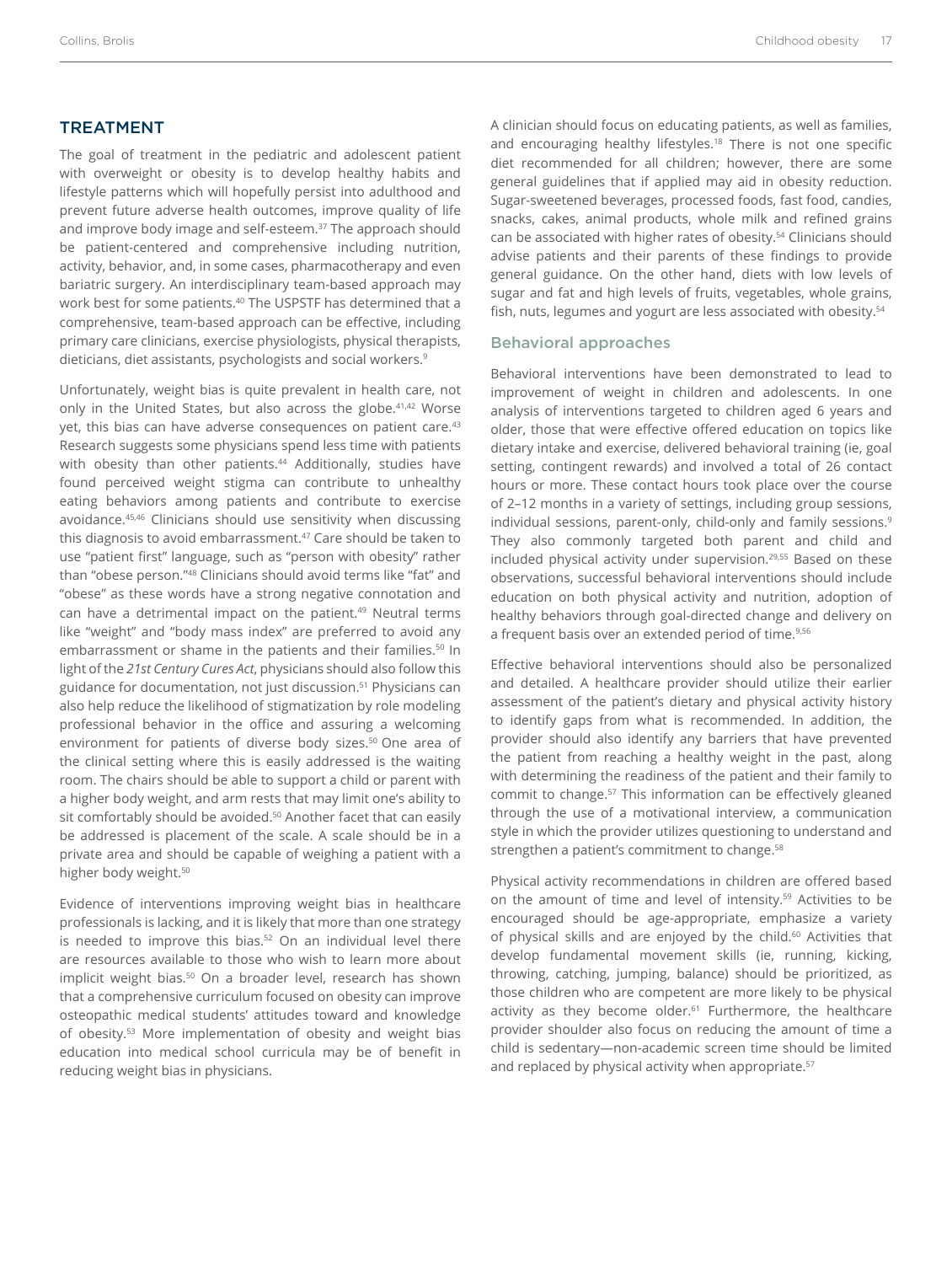## TABLE 2:

Physical activity recommendations for children<sup>59</sup>

| <b>AGE</b>                                                                                                                                                                                                                                                                                                       | <b>ACTIVITY</b><br><b>AMOUNT</b> | <b>ACTIVITY</b><br><b>INTENSITY*</b>                                                                               |
|------------------------------------------------------------------------------------------------------------------------------------------------------------------------------------------------------------------------------------------------------------------------------------------------------------------|----------------------------------|--------------------------------------------------------------------------------------------------------------------|
| 3-5 years old                                                                                                                                                                                                                                                                                                    | >180 minutes/day                 | Any intensity, some<br>moderate to vigorous                                                                        |
| 5-17 years old                                                                                                                                                                                                                                                                                                   | >60 minutes/day                  | Moderate to<br>vigorous intensity;<br>activity type should<br>include bone/muscle<br>strengthening 3 days/<br>week |
| *Activity intensity is rated as light, moderate, or vigorous. Light is<br>defined by the metabolic equivalent of the task (MET) < $3$ (eg.,<br>walking, playing catch). Moderate is defined by MET 3-6 (eg.,<br>jogging, yardwork). Vigorous is defined by MET > 6 (eg., running, ice<br>skating, jumping rope). |                                  |                                                                                                                    |

For children not meeting the recommended level of physical activity, families should be given examples of activities appropriate for age, skill and intensity. The amount of time per day and days per week spent in the activity should be gradually increased in small increments until the recommended amount is achieved.<sup>59</sup>

Dietary recommendations in children and adolescents, referring to calorie intake and diet composition, will differ based on age and gender (the USDA's Dietary Reference Intake Calculator for Healthcare Professionals can be used to estimate calorie and nutrient needs). Specific exploration of sugar-sweetened beverage intake (ie, soda, fruit drinks, sports drinks) is also encouraged; these beverages are often calorie-dense and contribute added sugars to the diet<sup>.62</sup> If dietary calorie intake is determined to be excessive, consider focusing on specific behaviors which increase calorie intake (eg, avoid drinking soda) as opposed to focusing on calorie limits themselves (eg, consume fewer than than 2,000 calories per day).

Both physical activity and dietary intake can be effectively influenced through the use of cognitive behavioral techniques. This approach involves setting achievable goals, tracking behaviors that signify change and then reinforcing those behaviors with non-food rewards; these rewards include verbal praise and expanded privileges.<sup>57</sup> It is important to emphasize that it is the achievement of a behavioral goal that should be rewarded and not weight change itself. Parents should also be encouraged to role-model these same behaviors that may create healthy habits in children.<sup>57</sup> There are several topics which behavioral goals can be structured around; a single topic should be selected for discussion per office visit.<sup>9,56</sup>

#### TABLE 3:

Examples of behavior goals that promote healthy weight $9,56$ 

| <b>BEHAVIORAL GOALS</b>                                                             |  |  |
|-------------------------------------------------------------------------------------|--|--|
| Eating 5+ fruit/vegetable servings per day                                          |  |  |
| Limiting non-academic screen time to $\leq 1$ -hour per day                         |  |  |
| Avoidance of sugar-sweetened beverages                                              |  |  |
| Demonstration of portion control                                                    |  |  |
| Use of self-monitoring logs (ie, dietary intake, physical activity,<br>screen time) |  |  |
| Increasing moderate to vigorous physical activity                                   |  |  |
| Limiting take-out/fast food dining                                                  |  |  |
| Achieving adequate sleep                                                            |  |  |

Weight targets should be established for the provider to monitor improvement in weight over time. While this weight goal can be shared with patients and their families, providers should be mindful not to prioritize weight change over behavior change. The target for children and adolescents will vary based on age and BMI percentile.9,56

## TABLE 4:

Weight loss goal recommendations<sup>9,56</sup>

| BMI                           | <b>RECOMMENDATION</b>                                                                                                                                                            |
|-------------------------------|----------------------------------------------------------------------------------------------------------------------------------------------------------------------------------|
| 85th to 94th percentile       | Ages 2-18 should maintain<br>weight or have BMI trend<br>downward                                                                                                                |
| 95th to 98th percentile       | Ages 2-5 should maintain<br>weight or have BMI trend<br>downward<br>Ages 6-11 should lose no more<br>than 1 lb per month<br>Ages 12-18 should lose no more<br>than 2 lb per week |
| BMI 99th percentile and above | Ages 2-5 should lose no more<br>than 1 lb per month until BMI <<br>97th percentile<br>Ages 6-18 should lose no more<br>than 2 lb per week                                        |

Adherence rates to a behavioral intervention is believed to be a key part of its success.<sup>29,55</sup> Follow-up visits should be scheduled based on the patient's readiness to change and the counseling being offered. Commonly, visits are scheduled monthly during the initial stages of weight management but may be arranged on a weekly basis in more intensive interventions. Weight targets should be reevaluated every 3–6 months. If progress toward a weight target is not being seen in 6–12 months the patient should be considered for other treatment measures or referral to a weight management specialist. If weight loss is being seen at rates greater than recommended, screening for an eating disorder should occur and the patient referred as appropriate.<sup>9, 56</sup>

## Pharmacotherapy

When lifestyle modifications and behavioral interventions are not enough to control obesity, medications can be considered as adjunctive therapy. As of now, there are only 3 approved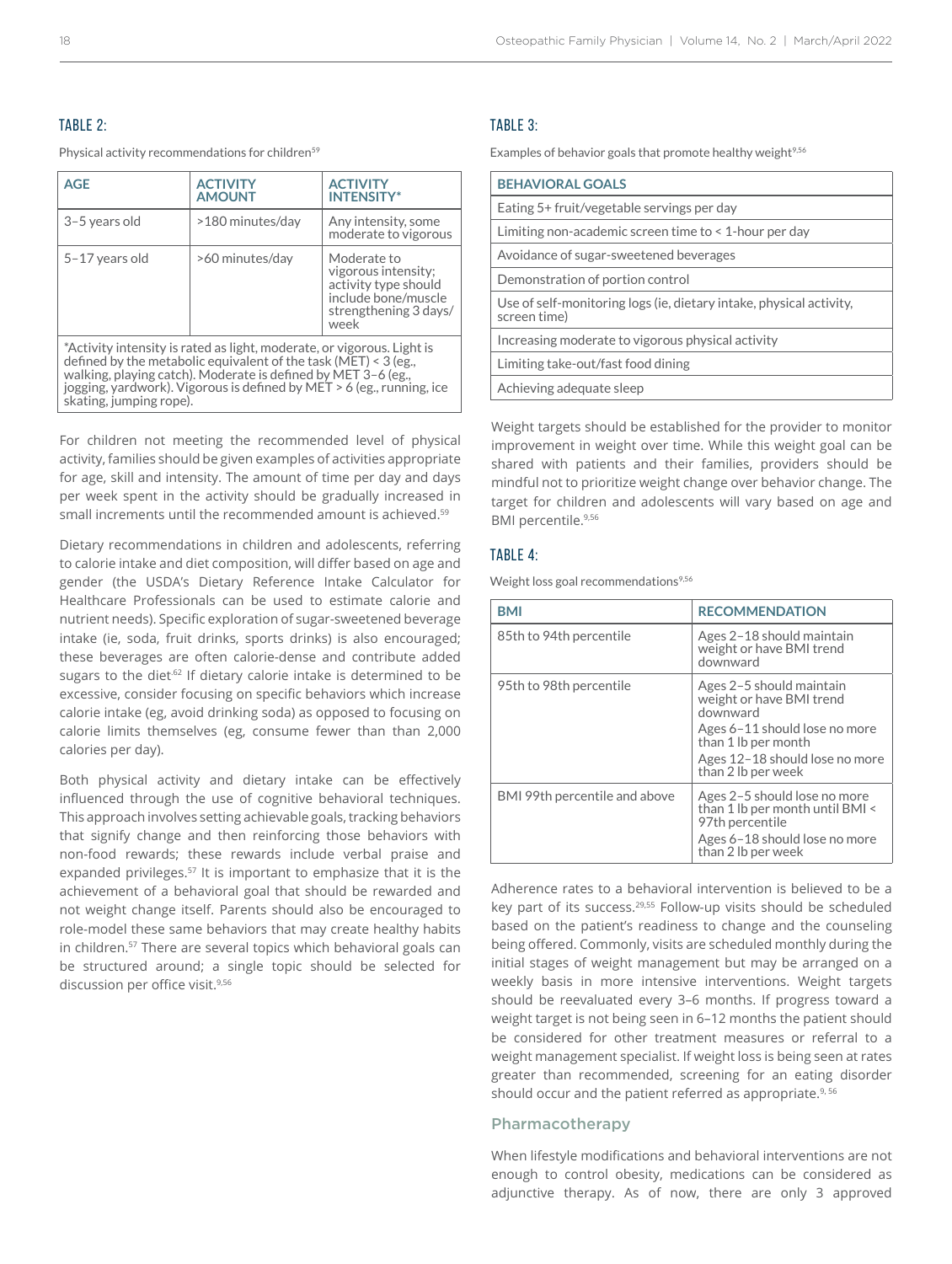medications for weight loss in adolescents. Phentermine hydrochloride is approved for children aged 16 years or older, and orlistat and liraglutide are approved for children at least 12 years old.63-65

While there are not many pharmacologic options to treat obesity in children, the clinician still plays an important role when it comes to the effect of medication on a patient's weight. Care should be taken to avoid obesogenic medications, if possible, when treating other conditions in pediatric patients with overweight and obesity. The Endocrine Society published guidelines in 2016 with recommendations for pharmacologic treatment of conditions other than obesity to avoid further weight gain due to iatrogenic effects of medications.<sup>66</sup> In a patient with type 2 diabetes mellitus, metformin and GLP-1 agonists are recommended if not contraindicated. Angiotensin-converting enzyme (ACE) inhibitors, angiotensin receptor blockers (ARBs) and calcium channel blockers are preferred over beta-blockers in the treatment of hypertension. Oral contraceptives are recommended over injectable medications due to weight gain with injectables. Nonsteroidal anti-inflammatory drugs and disease-modifying antirheumatic drugs are preferred in patients with chronic inflammatory disease due to the potential weight gain associated with corticosteroids. When antidepressant medication is needed, one should know that tricyclic antidepressants and mirtazapine have been associated with weight gain. Paroxetine is the selective serotonin reuptake inhibitor most associated with weight gain, whereas fluoxetine and sertraline are more likely associated with weight loss. If antipsychotic medication is indicated then ziprasidone and aripiprazole are preferred over olanzapine, quetiapine and risperidone. When considering antiepileptic medications, it should be noted that weight loss may be seen with felbamate, topiramate, and zonisamide whereas gabapentin, pregabalin, valproic acid, vigabatrin, and carbamazepine have been associated with weight gain.<sup>66</sup>

#### Bariatric surgery

While bariatric surgery is not well studied in the adolescent population, adolescent patients with obesity along with comorbid conditions who have failed comprehensive behavioral interventions may be candidates for surgical or device therapy. The American Academy of Pediatrics recommends that bariatric surgery be considered in patients with class II obesity (BMI ≥35, or 120% of the 95th percentile for age and sex, whichever is lower) with clinically significant comorbid conditions and patient with class III obesity (BMI ≥40, or 140% of the 95th percentile for age and sex, whichever is lower).<sup>67</sup> Adolescent patients seeking bariatric surgery face a number of barriers including, but not limited to, lack of insurance approval,<sup>68</sup> lack of provider knowledge<sup>69</sup> and access to a tertiary care facility that is prepared to provide bariatric surgical care to the pediatric population.<sup>70</sup>

# OSTEOPATHIC PHILOSOPHY

The osteopathic family physician is particularly well-equipped to treat obesity in the pediatric population. Obesity as a disease impacts multiple organ systems and can affect the psychosocial aspects of a child's life in many ways. By following the tenets of

osteopathic medicine, a physician can ensure a holistic approach to the evaluation and treatment of obesity that addresses the patient's biopsychosocial well-being.<sup>71</sup> From a biomechanical perspective, there is limited research in the use of osteopathic manipulative treatment in this population. However, there is research suggesting the effectiveness of osteopathic manipulative treatment in treating musculoskeletal complaints in adult patients with obesity.<sup>72</sup> Because of greater ligamentous laxity in children that results in an increase in range of motion, tissue and muscle tone assessments become more important in terms of evaluation; a head-to-toe structural exam can be helpful. Somatic findings that may be limiting physical mobility and function should be addressed. Note that as a child becomes older their body will grow and mature, impacting body structure and related function. As a result, structural reevaluation should be performed regularly.<sup>73</sup>

#### **CONCLUSION**

The rate of obesity in children and adolescents has been, and continues to be, on the rise. Preventing and treating obesity in this population requires a comprehensive approach including counseling on healthy diet and exercise, behavioral interventions, possible pharmacotherapy and, in some cases, surgical referral. A team-based approach is recommended including physicians, exercise physiologists, physical therapists, dieticians, diet assistants, psychologists, and social workers. Care should be taken to recognize and avoid any biases and person first language should be used when discussing obesity with patients. Osteopathic family physicians are well suited to provide the needed comprehensive care taking a holistic treatment approach in all patients. Further research is needed on the effects of osteopathic manipulative treatment on pediatric patients with obesity and whether this could be a viable treatment to indirectly aid in weight loss. While therapeutic lifestyle changes are the primary focus of treatment, the provider must also consider socioeconomic factors, mental health, treatment of comorbidities and familial factors when determining treatment.

Disclosures and Funding: The authors received no financial support related to this submission and have no financial affiliations related to this article to disclose. Philip B. Collins, DO, is a member of the ACOFP Editorial Committee.

#### **REFERENCES**

- 1. Jastreboff AM, Kotz CM, Kahan S, Kelly AS, Heymsfield SB. Obesity as a disease: The Obesity Society 2018 position statement. *Obesity (Silver Spring)*. 2019;27(1):7–9. doi:10.1002/oby.22378
- 2. Hales CM, Fryar CD, Carroll MD, Freedman DS, Ogden CL. Trends in obesity and severe obesity prevalence in US youth and adults by sex and age, 2007–2008 to 2015–2016. *JAMA*. 2018;319(16):1723–1725. doi:10.1001/jama.2018.3060
- 3. Fryar CD, Carroll MD, Ogden CL. Prevalence of overweight, obesity, and extreme obesity among adults aged 20 and over: United States, 1960–1962 through 2011–2014. National Center for Health Statistics Data, Health E-Stats, July 2016. Available at https://www.cdc.gov/nchs/ data/hestat/obesity\_adult\_13\_14/obesity\_adult\_13\_14.htm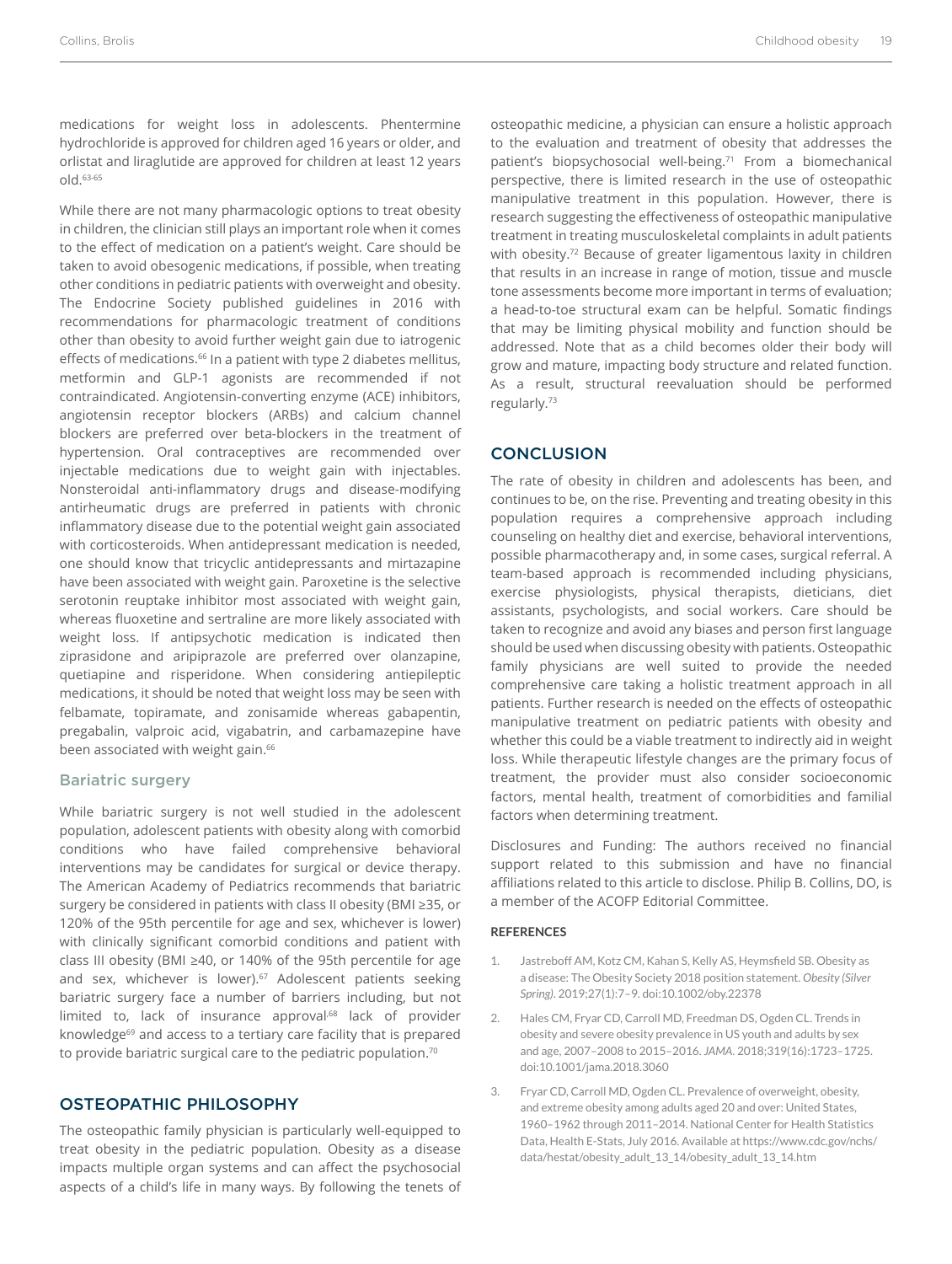- 4. Fryar CD, Kruszon-Moran D, Gu Q, Ogden CL. Mean body weight, height, waist circumference, and body mass index among adults: United States, 1999–2000 through 2015–2016. *Natl Health Stat Report*. 2018;(122):1– 16. PMID: 30707668
- The US Burden of Disease Collaborators. The state of US health, 1990–2016: Burden of diseases, injuries, and risk factors among US States. *JAMA*. 2018;319(14):1444–1472. doi:10.1001/jama.2018.0158
- 6. Hales CM, Carroll MD, Fryar CD, Ogden CL. Prevalence of obesity among adults and youth: United States, 2015–2016. *NCHS Data Brief.* 2017;(288):1–8. PMID: 29155689
- 7. Defining Adult Overweight and Obesity. Centers for Disease Control and Prevention. https://www.cdc.gov/obesity/adult/defining.html. Published September 17, 2020. Accessed January 9, 2021.
- 8. Pietrobelli A, Faith MS, Allison DB, *et al*. Body mass index as a measure of adiposity among children and adolescents: A validation study. *J Pediatr*. 1998;132(2):204–210. doi:10.1016/s0022-3476(98)70433-0
- 9. US Preventive Services Task Force. Screening for obesity in children and adolescents: US Preventive Services Task Force Recommendation Statement. *JAMA*. 2017;317(23):2417–2426. doi:10.1001/ jama.2017.6803
- 10. Gulati AK, Kaplan DW, Daniels SR. Clinical tracking of severely obese children: a new growth chart. *Pediatrics*. 2012;130(6):1136–1140. doi:10.1542/peds.2012-0596
- 11. Brown CL, Perrin EM. Obesity prevention and treatment in primary care. *Acad Pediatr*. 2018;18(7):736–745. doi:10.1016/j.acap.2018.05.004
- 12. Ogden CL, Carroll MD, Kit BK, Flegal KM. Prevalence of childhood and adult obesity in the United States, 2011–2012. *JAMA*. 2014;311(8): 806–814. doi:10.1001/jama.2014.732
- 13. Daniels SR, Hassink SG, Committee on Nutrition. The role of the pediatrician in primary prevention of obesity. *Pediatrics*. 2015;136(1):e275–292. doi:10.1542/peds.2015-1558
- 14. Umer A, Kelley GA, Cottrell LE, Giacobbi P, Innes KE, Lilly CL. Childhood obesity and adult cardiovascular disease risk factors: a systematic review with meta-analysis. *BMC Public Health*. 2017;17(1):683. doi:10.1186/ s12889-017-4691-z
- 15. Bacha F, Gidding SS. Cardiac abnormalities in youth with obesity and type 2 diabetes. *Curr Diab Rep*. 2016;16(7):62. doi:10.1007/ s11892-016-0750-6
- 16. Caprio S, Santoro N, Weiss R. Childhood obesity and the associated rise in cardiometabolic complications. *Nat Metab*. 2020;2(3):223–232. doi:10.1038/s42255-020-0183-z
- 17. Peters U, Dixon AE, Forno E. Obesity and asthma. *J Allergy Clin Immunol*. 2018;141(4):1169–1179. doi:10.1016/j.jaci.2018.02.004
- 18. Kumar S, Kelly AS. Review of childhood obesity: From epidemiology, etiology, and comorbidities to clinical assessment and treatment. *Mayo Clin Proc*. 2017;92(2):251–265. doi:10.1016/j.mayocp.2016.09.017
- 19. Pollock NK. Childhood obesity, bone development, and cardiometabolic risk factors. *Mol Cell Endocrinol*. 2015;410:52–63. doi:10.1016/j. mce.2015.03.016
- 20. Africa JA, Newton KP, Schwimmer JB. Lifestyle interventions including nutrition, exercise, and supplements for nonalcoholic fatty liver disease in children. *Dig Dis Sci*. 2016;61(5):1375–1386. doi:10.1007/s10620-016- 4126-1
- 21. Quek YH, Tam WWS, Zhang MWB, Ho RCM. Exploring the association between childhood and adolescent obesity and depression: a metaanalysis. *Obes Rev*. 2017;18(7):742–754. doi:10.1111/obr.12535
- 22. Rollins BY, Riggs NR, Francis LA, Blair CB. Executive function and BMI trajectories among rural, poor youth at high risk for obesity. *Obesity (Silver*

*Spring)*. 2021;29(2):379–387. doi:10.1002/oby.23064

- 23. Hsia DS, Lim M, Beyl RA, Hasan HA, Gardner J. 153-LB: Initial presentation of children with type 2 diabetes during the COVID-19 pandemic. *Diabetes*. 2021;70:153–LB. doi:10.2337/db21-153-LB
- 24. Marks BE, Khilnani A, Meyers A, *et al*. Increase in the diagnosis and severity of presentation of pediatric type 1 and type 2 diabetes during the COVID-19 pandemic. *Horm Res Paediatr.* 2021;94:275–284. doi:10.1159/000519797
- 25. Sung H, Siegel RL, Rosenberg PS, Jemal A. Emerging cancer trends among young adults in the USA: analysis of a population-based cancer registry. *Lancet Public Health*. 2019;4(3). doi:10.1016/s2468-2667(18)30267-6
- 26. Berger NA. Young adult cancer: Influence of the obesity pandemic. *Obesity (Silver Spring)*. 2018;26(4):641–650. doi:10.1002/oby.22137
- 27. Beck AR. Psychosocial aspects of obesity. *NASN Sch Nurse*. 2016 Jan;31(1):23–27. doi:10.1177/1942602X15619756
- Simmonds M, Llewellyn A, Owen CG, Woolacott N. Predicting adult obesity from childhood obesity: a systematic review and meta-analysis. *Obes Rev*. 2016 Feb;17(2):95–107. doi:10.1111/obr.12334. Epub 2015 Dec 23.
- 29. O'Connor EA, Evans CV, Burda BU, Walsh ES, Eder M, Lozano P. *Screening for Obesity and Intervention for Weight Management in Children and Adolescents: A Systematic Evidence Review for the US Preventive Services Task Force. Evidence Synthesis No. 150*. Rockville, MD: Agency for Healthcare Research and Quality; 2017. AHRQ publication 15-05219-EF-1.
- 30. Patro Golab B, Santos S, Voerman E, et al. Influence of maternal obesity on the association between common pregnancy complications and risk of childhood obesity: an individual participant data meta-analysis. *Lancet Child Adolesc Health*. 2018;2(11):812-821. doi:10.1016/S2352- 4642(18)30273-6
- 31. Frongillo EA, Bernal J. Understanding the coexistence of food insecurity and obesity. *Current Pediatrics Reports*. 2014;2(4):284–290. doi:10.1007/ s40124-014-0056-6
- 32. Definitions of Food Security. USDA ERS Definitions of Food Security. https://www.ers.usda.gov/topics/food-nutrition-assistance/food-securityin-the-us/definitions-of-food-security.aspx. Published September 9, 2020. Accessed January 10, 2021.
- 33. Hager ER, Quigg AM, Black MM, et al. Development and validity of a 2-item screen to identify families at risk for food insecurity. *Pediatrics*. 2010;126(1):e26–32. doi:10.1542/peds.2009-3146
- 34. Special Supplemental Nutrition Program for Women, Infants, and Children (WIC). USDA. https://www.fns.usda.gov/wic. Accessed June 13, 2021.
- 35. Supplemental Nutrition Assistance Program (SNAP). USDA. https://www. fns.usda.gov/snap/supplemental-nutrition-assistance-program. Published April 23, 2021. Accessed June 13, 2021.
- 36. Wang L, Collins C, Ratliff M, Xie B, Wang Y. Breastfeeding Reduces Childhood Obesity Risks. *Child Obes*. 2017;13(3):197–204. doi:10.1089/ chi.2016.0210
- 37. Cuda S, Censani M, O'Hara V, Browne N, Paisley J. Pediatric obesity algorithm eBook, presented by the Obesity Medicine Association. www. obesitymedicine.org/childhood-obesity.
- 38. Krebs NF, Himes JH, Jacobson D, Nicklas TA, Guilday P, Styne D. Assessment of child and adolescent overweight and obesity. *Pediatrics*. 2007;120:S193–S228.
- 39. Mason K, Page L, Balikcioglu PG. Screening for hormonal, monogenic, and syndromic disorders in obese infants and children. *Pediatr Ann*. 2014;43(9):e218–e224. doi:10.3928/00904481-20140825-08
- 40. Styne DM, Arslanian SA, Connor EL, et al. Pediatric Obesity-Assessment, Treatment, and Prevention: An Endocrine Society Clinical Practice Guideline. *J Clin Endocrinol Metab*. 2017;102(3):709–757. doi:10.1210/ jc.2016-2573